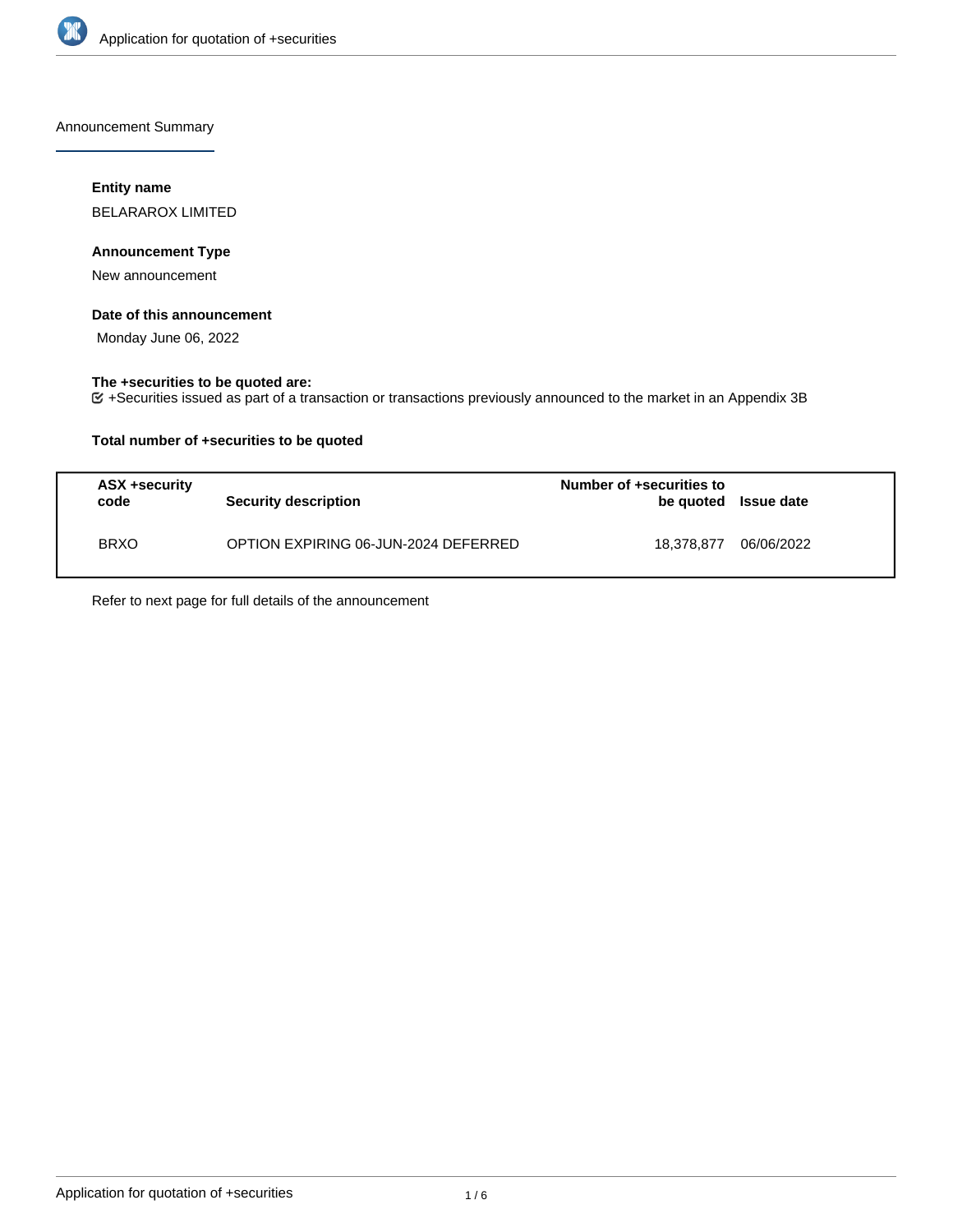

Part 1 - Entity and announcement details

# **1.1 Name of entity**

BELARAROX LIMITED

We (the entity named above) apply for +quotation of the following +securities and agree to the matters set out in Appendix 2A of the ASX Listing Rules.

**1.2 Registered number type** ABN

**Registration number** 41649500907

**1.3 ASX issuer code** BRX

**1.4 The announcement is**

New announcement

### **1.5 Date of this announcement**

6/6/2022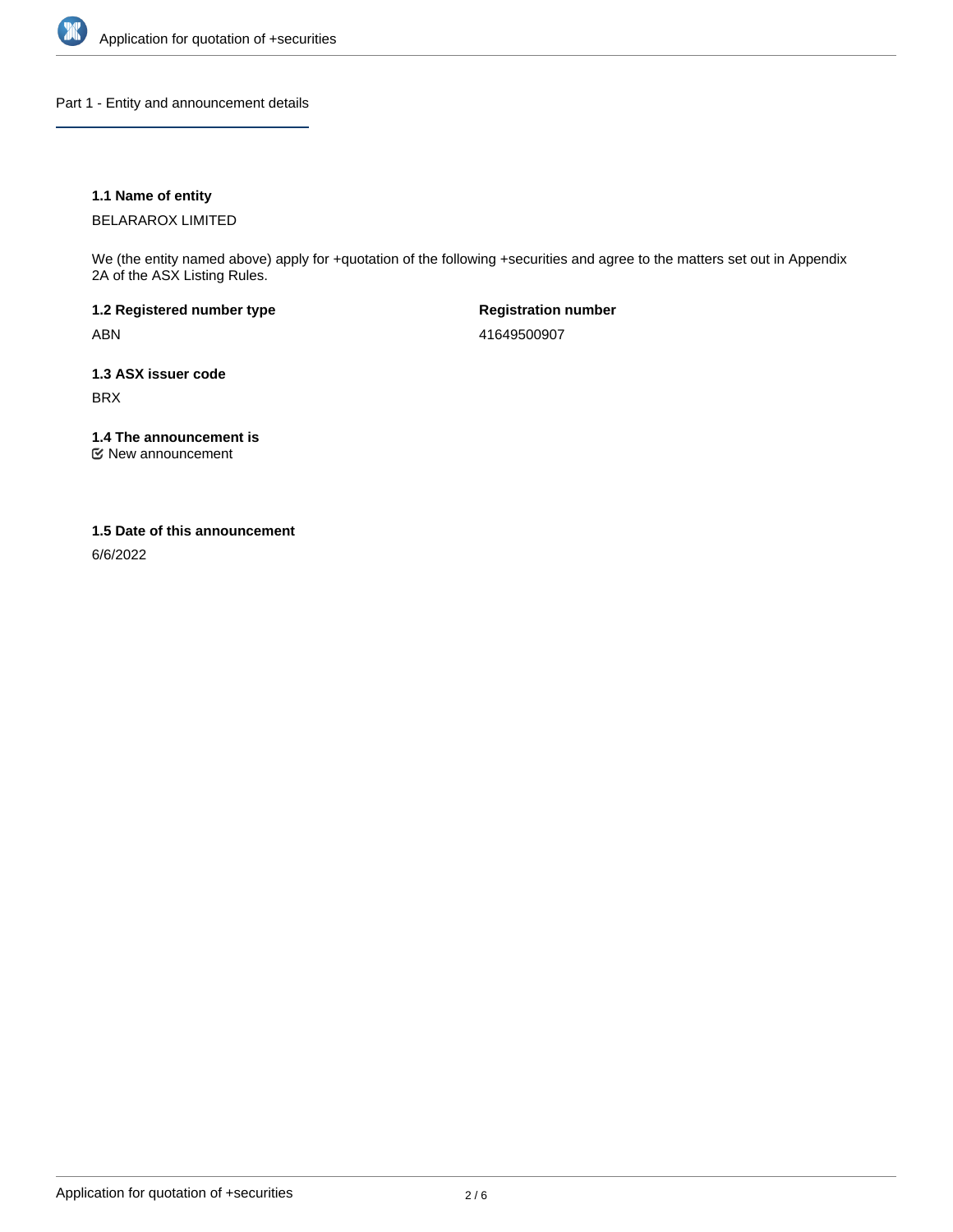

# Part 2 - Type of Issue

# **2.1 The +securities to be quoted are:**

+Securities issued as part of a transaction or transactions previously announced to the market in an Appendix 3B

#### **Previous Appendix 3B details:**

| <b>Announcement Date and</b><br>Time | <b>Announcement Title</b>                          | Selected Appendix 3B to submit quotation<br>reauest |  |
|--------------------------------------|----------------------------------------------------|-----------------------------------------------------|--|
| 02-Mav-2022 09:28                    | New - Proposed issue of securities -<br><b>BRX</b> | A standard +pro rata issue (non-renounceable)       |  |

**2.3a.2 Are there any further issues of +securities yet to take place to complete the transaction(s) referred to in the Appendix 3B?** No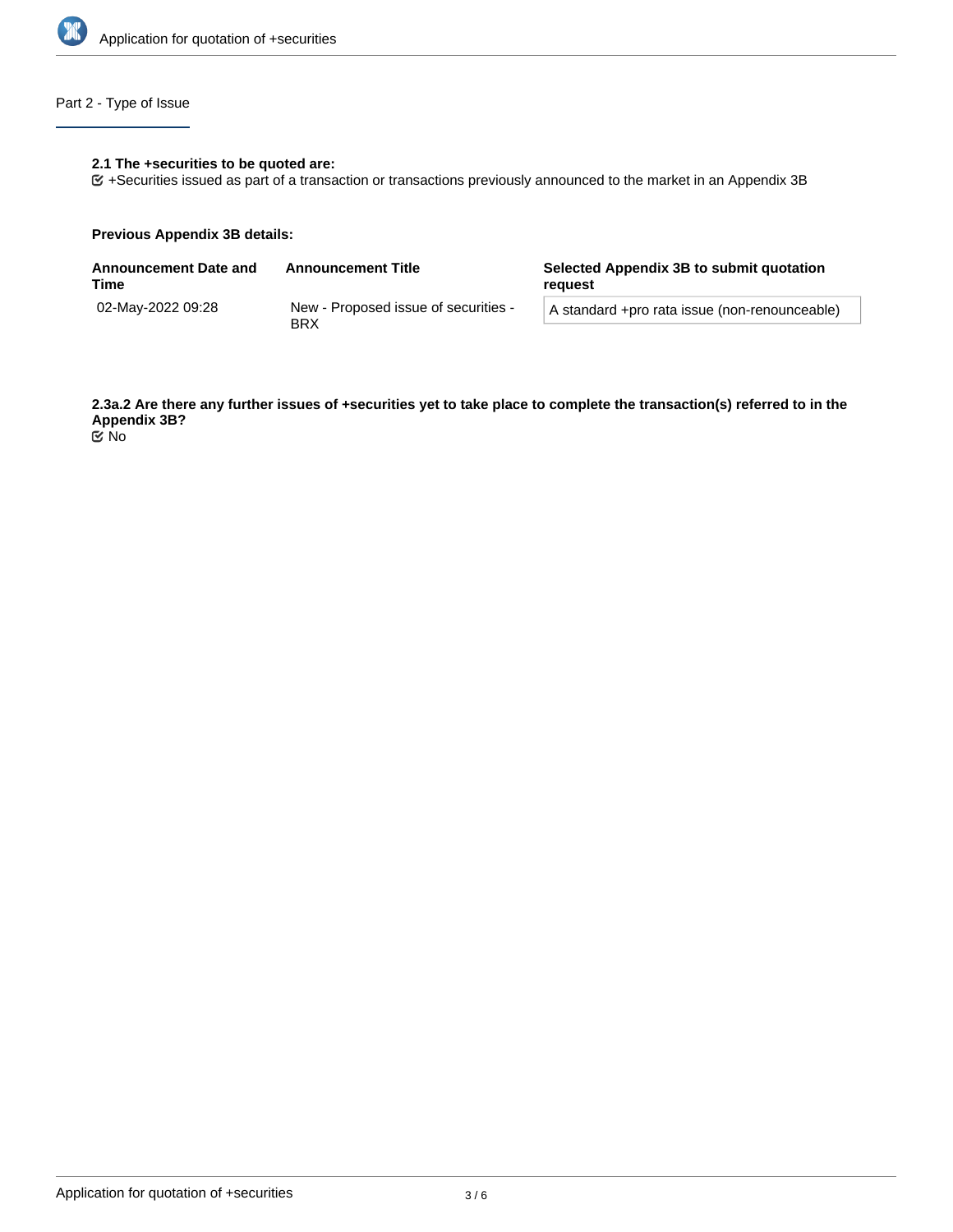

Part 3A - number and type of +securities to be quoted where issue has previously been notified to ASX in an Appendix 3B

# Corporate Action Component Detail

# **ASX +security code and description**

BRXO : OPTION EXPIRING 06-JUN-2024 DEFERRED

**Issue date**

6/6/2022

Distribution Schedule

**Provide a distribution schedule for the new +securities according to the categories set out in the left hand column including the number of recipients and the total percentage of the new +securities held by the recipients in each category.**

| Number of +securities held | Number of holders | Total percentage of +securities held<br>For example, to enter a value of 50%<br>please input as 50.00 |
|----------------------------|-------------------|-------------------------------------------------------------------------------------------------------|
| $1 - 1,000$                |                   | %                                                                                                     |
| $1,001 - 5,000$            |                   | %                                                                                                     |
| $5,001 - 10,000$           |                   | %                                                                                                     |
| 10,001 - 100,000           |                   | %                                                                                                     |
| 100,001 and over           |                   | %                                                                                                     |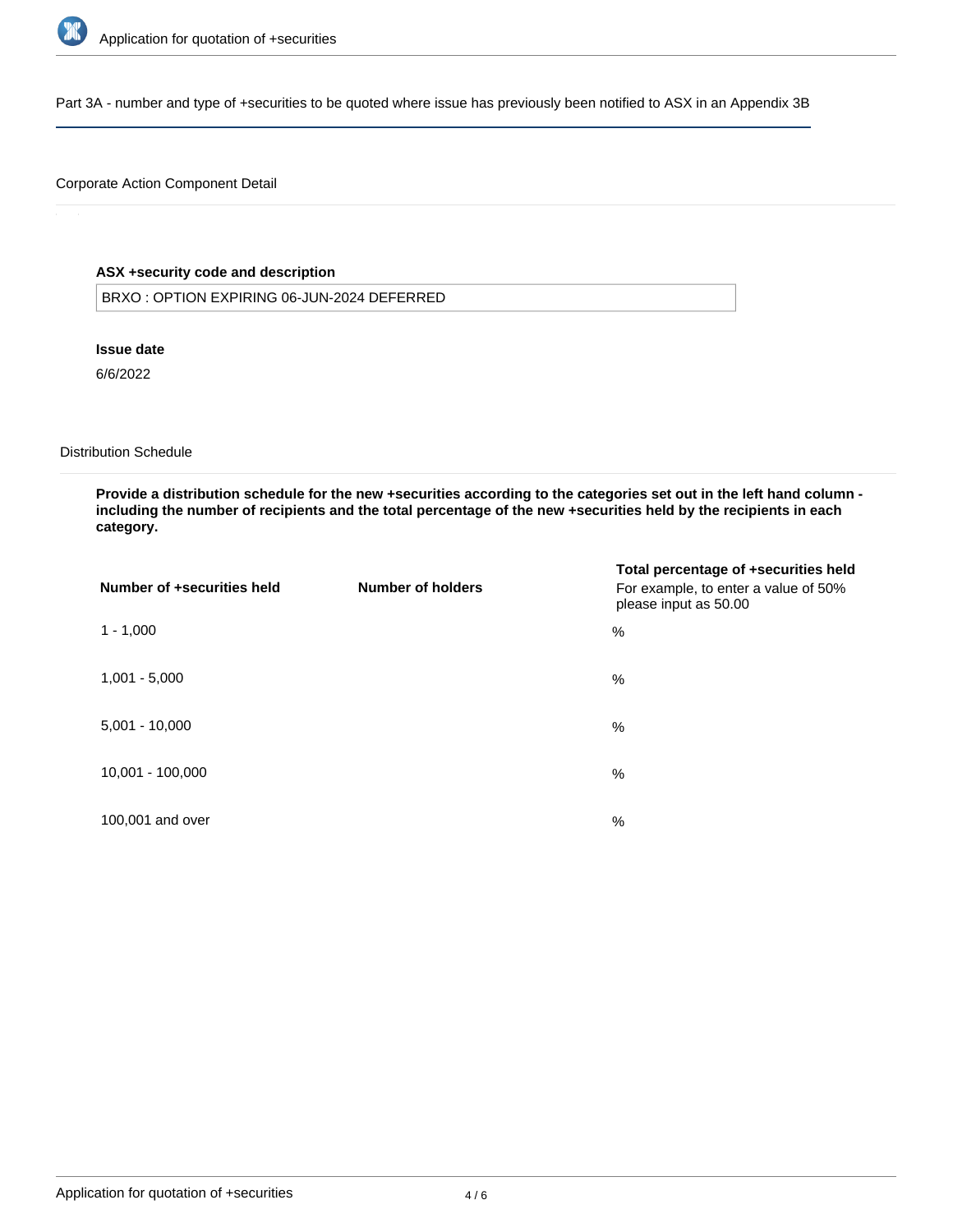

Issue details

# **Number of +securities to be quoted**

18,378,877

# **Issue currency**

**Issue price or consideration per +security**

AUD - Australian Dollar

AUD 0.01000000

**Any other information the entity wishes to provide about the +securities to be quoted**